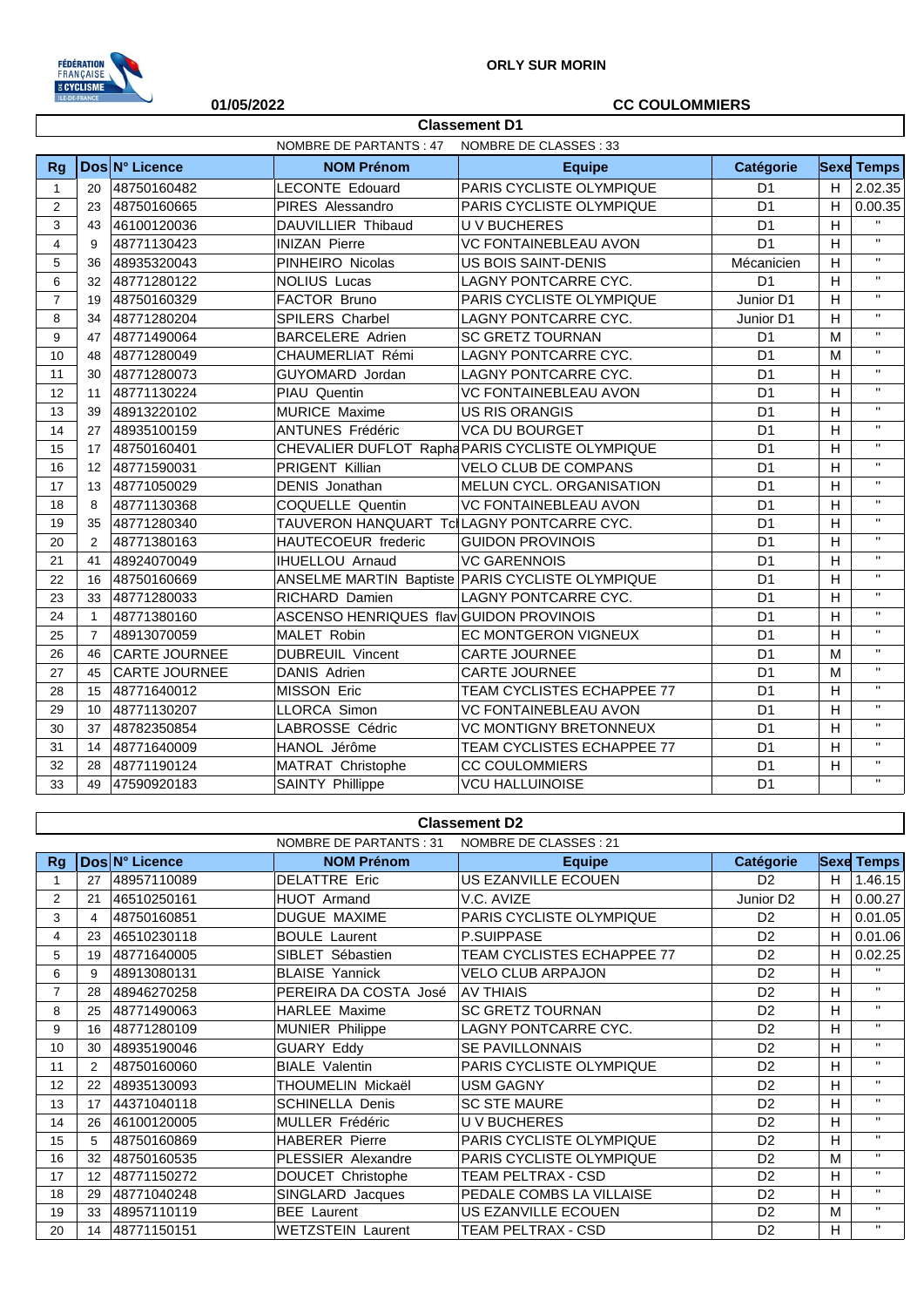| $\mathbf{A}$<br>- | 1 C<br>ιч. | したへつた<br>. א<br>$\sim$<br><b>JUZJJ</b><br>. . | .<br>, IEE<br><b>IBOUCHE</b><br>Michel<br>Jean | con<br>.<br>DE<br>. .<br>I EAM<br>◡<br>∪ວ⊔<br>் டட<br><b>NAV</b><br>___ | r.<br>⊃∠ |  |
|-------------------|------------|-----------------------------------------------|------------------------------------------------|-------------------------------------------------------------------------|----------|--|

|                | <b>Classement D3</b> |                |                           |                                  |                  |   |                   |  |  |
|----------------|----------------------|----------------|---------------------------|----------------------------------|------------------|---|-------------------|--|--|
|                |                      |                | NOMBRE DE PARTANTS : 32   | NOMBRE DE CLASSES : 23           |                  |   |                   |  |  |
| Rg             |                      | Dos N° Licence | <b>NOM Prénom</b>         | <b>Equipe</b>                    | <b>Catégorie</b> |   | <b>Sexe Temps</b> |  |  |
|                | 10 <sup>°</sup>      | 48771190020    | <b>BOUTIN Gaël</b>        | <b>CC COULOMMIERS</b>            | D <sub>3</sub>   | H | 1.37.10           |  |  |
| 2              | 33                   | 48946150071    | <b>TUMOINE Eric</b>       | <b>VC VINCENNES</b>              | D <sub>3</sub>   | M | 0.01.00           |  |  |
| 3              | 4                    | 48935050778    | <b>GUYARD Julien</b>      | <b>CM AUBERVILLIERS 93</b>       | D <sub>3</sub>   | H | $\mathbf{H}$      |  |  |
| 4              | 32                   | 48935190050    | VANDERHAEGEN Pascal       | <b>SE PAVILLONNAIS</b>           | D <sub>3</sub>   | н | $\mathbf{H}$      |  |  |
| 5              | 34                   | 48750160727    | PIEDELOUP Fabien          | PARIS CYCLISTE OLYMPIQUE         | D <sub>3</sub>   | M | $\mathbf{H}$      |  |  |
| 6              | 24                   | 48946270356    | <b>BOUVIALE Laurent</b>   | <b>AV THIAIS</b>                 | D <sub>3</sub>   | H | $\mathbf{H}$      |  |  |
| $\overline{7}$ | 3                    | 48935050794    | <b>CHAUBRON Guillaume</b> | <b>CM AUBERVILLIERS 93</b>       | D <sub>3</sub>   | н | 0.01.40           |  |  |
| 8              | 13                   | 48771190158    | <b>USEL Thierry</b>       | <b>CC COULOMMIERS</b>            | D <sub>3</sub>   | H | $\mathbf{H}$      |  |  |
| 9              | 5                    | 48771020252    | <b>BARTLET Frédéric</b>   | LA PÉDALE FERTOISE EQUIPE CYCLIS | D <sub>3</sub>   | H | $\mathbf{H}$      |  |  |
| 10             | 12                   | 48771190161    | RAOULT Yann               | <b>CC COULOMMIERS</b>            | D <sub>3</sub>   | н | $\mathbf{H}$      |  |  |
| 11             | 30                   | 48935190058    | <b>GAVELLE Michel</b>     | <b>SE PAVILLONNAIS</b>           | D <sub>3</sub>   | н | $\mathbf{H}$      |  |  |
| 12             | 14                   | 48771280104    | CABRAS Antonio            | LAGNY PONTCARRE CYC.             | D <sub>3</sub>   | н | $\mathbf{H}$      |  |  |
| 13             | 26                   | 48946270295    | <b>HATTE Laurent</b>      | AV THIAIS                        | D <sub>3</sub>   | н | $\mathbf{H}$      |  |  |
| 14             | 27                   | 48771490059    | SARDENNE Fabien           | <b>SC GRETZ TOURNAN</b>          | D <sub>3</sub>   | H | $\mathbf{H}$      |  |  |
| 15             | 28                   | 48913070386    | VANVYNCKT Michel          | <b>EC MONTGERON VIGNEUX</b>      | D <sub>3</sub>   | н | $\mathbf{H}$      |  |  |
| 16             | 23                   | 48771430060    | <b>DELRIEU Benoit</b>     | <b>VELO CLUB DE TORCY</b>        | D <sub>3</sub>   | H | $\mathbf{H}$      |  |  |
| 17             | 20                   | 48771150124    | DE OLIVEIRA Carlos        | TEAM PELTRAX - CSD               | D <sub>3</sub>   | H | $\mathbf{H}$      |  |  |
| 18             | 11                   | 48771190026    | <b>GAUTHE Fabien</b>      | <b>CC COULOMMIERS</b>            | D <sub>3</sub>   | Н | $\mathbf{H}$      |  |  |
| 19             | 8                    | 48946150063    | <b>BOLOT Thomas</b>       | <b>VC VINCENNES</b>              | $\overline{D3}$  | H | $\mathbf{H}$      |  |  |
| 20             | $\overline{7}$       | 48771630031    | LEFORT Christophe         | TEAM ALLCYCLES VAL D`EUROPE      | D <sub>3</sub>   | н | $\mathbf{H}$      |  |  |
| 21             | 6                    | 48771630040    | LE FRERE Frédéric         | TEAM ALLCYCLES VAL D`EUROPE      | D <sub>3</sub>   | н | $\mathbf{H}$      |  |  |
| 22             | 16                   | 48935320007    | <b>HOLLEVILLE Bernard</b> | US BOIS SAINT-DENIS              | D <sub>3</sub>   | н | $\mathbf{H}$      |  |  |
| 23             | 25                   | 48946270325    | <b>CHANTEUR José</b>      | <b>AV THIAIS</b>                 | D <sub>3</sub>   | н | $\mathbf{H}$      |  |  |

## **Classement D4**

 $\mathsf{l}$ 

|                |              |                | NOMBRE DE PARTANTS : 35    | NOMBRE DE CLASSES : 30          |                |                |                         |
|----------------|--------------|----------------|----------------------------|---------------------------------|----------------|----------------|-------------------------|
| <b>Rg</b>      |              | Dos N° Licence | <b>NOM Prénom</b>          | <b>Equipe</b>                   | Catégorie      |                | <b>Sexe Temps</b>       |
| 1              | 40           | 48771520063    | <b>LEGEAY Frédérick</b>    | <b>TEAM CYCLISTE BUSSY</b>      | D <sub>4</sub> | M              | 1.34.10                 |
| 2              | 34           | 48935190062    | <b>LAYEN</b> Pascal        | <b>SE PAVILLONNAIS</b>          | D <sub>4</sub> | H              | 0.01.57                 |
| 3              | 6            | 48935050792    | BENAINOUS Jean Yann        | <b>CM AUBERVILLIERS 93</b>      | D <sub>4</sub> | H              | $\overline{u}$          |
| $\overline{4}$ | 38           | 48758000195    | <b>GRIPPAI PASCAL</b>      | INDIVIDUEL                      | D <sub>4</sub> | M              | $\overline{u}$          |
| 5              | 36           | 48935190047    | VAN VETTEREN Thierry       | <b>SE PAVILLONNAIS</b>          | D <sub>4</sub> | H              | $\mathbf{H}$            |
| 6              | 26           | 47020970046    | <b>LETE Frédéric</b>       | <b>EC CHATEAU THIERRY</b>       | D <sub>4</sub> | $\overline{H}$ | $\overline{u}$          |
| $\overline{7}$ | 2            | 48935040095    | <b>DESESQUELLE William</b> | EC NEUILLY PLAISANCE            | D <sub>4</sub> | H              | $\mathbf{H}$            |
| 8              | 27           | 47020970444    | VIGNAUD Stéphane           | EC CHATEAU THIERRY              | D <sub>4</sub> | H              | $\mathbf{H}$            |
| 9              | 30           | 48771630036    | <b>BOUYER Jacques</b>      | TEAM ALLCYCLES VAL D'EUROPE     | D <sub>4</sub> | H              | $\mathbf{H}$            |
| 10             | 37           | 48946040414    | PATOUILLET Marie           | <b>US CRETEIL</b>               | 1ère Catégorie | D              | $\overline{u}$          |
| 11             | 9            | 48935230006    | <b>DEWILDE Philippe</b>    | <b>EC NOISEENNE</b>             | D <sub>4</sub> | H              | $\overline{w}$          |
| 12             | 33           | 48935190061    | <b>CROUZILLES Alain</b>    | SE PAVILLONNAIS                 | D <sub>4</sub> | $\overline{H}$ | $\mathbf{H}$            |
| 13             | 14           | 48913070243    | <b>ALBERTI Patrick</b>     | <b>EC MONTGERON VIGNEUX</b>     | D <sub>4</sub> | H              | $\mathbf{H}$            |
| 14             | 16           | 48913070321    | PEROTTO Lucien             | <b>EC MONTGERON VIGNEUX</b>     | D <sub>4</sub> | H              | $\mathbf{H}$            |
| 15             | 17           | 48771150244    | <b>CHANTREL Alexia</b>     | <b>TEAM PELTRAX - CSD</b>       | D <sub>3</sub> | D              | $\mathbf{H}$            |
| 16             | 11           | 48913390037    | <b>MILLERET Laurent</b>    | <b>EC MORSANG SUR ORGE</b>      | D <sub>4</sub> | H              | $\mathbf{H}$            |
| 17             | 18           | 48771320030    | <b>DUBOIS Didier</b>       | UNION SPORTIVE TRILPORT GERMIGI | D <sub>4</sub> | H              | $\mathbf{u}$            |
| 18             | 23           | 48771280155    | <b>REGNAULT Tristan</b>    | LAGNY PONTCARRE CYC.            | D <sub>4</sub> | H              | $\overline{u}$          |
| 19             | 25           | 47020970248    | <b>BARTHES Denis</b>       | <b>EC CHATEAU THIERRY</b>       | D <sub>4</sub> | H              | $\mathbf{H}$            |
| 20             | 24           | 48771010507    | <b>BAUDRY Bernard</b>      | <b>ESC MEAUX</b>                | D <sub>4</sub> | H              | $\mathbf{H}$            |
| 21             | 39           | 48771190146    | LAMANDE FREDERIC           | <b>CC COULOMMIERS</b>           | D <sub>4</sub> | M              | $\overline{u}$          |
| 22             | 28           | 48935320030    | <b>MOLLET Eric</b>         | US BOIS SAINT-DENIS             | D <sub>4</sub> | H              | $\mathbf{H}$            |
| 23             | $\mathbf{1}$ | 48771380182    | DE ALMEIDA José            | <b>GUIDON PROVINOIS</b>         | D <sub>4</sub> | H              | $\mathbf{H}$            |
| 24             | 20           | 48771190071    | <b>MONDAMERT Patrick</b>   | <b>CC COULOMMIERS</b>           | D <sub>4</sub> | H              | $\overline{u}$          |
| 25             | 3            | 48935040059    | <b>FORRAT Guy</b>          | EC NEUILLY PLAISANCE            | D <sub>4</sub> | H              | $\overline{\mathbf{u}}$ |
| 26             | 10           | 48935230014    | <b>MORVAN Patrick</b>      | <b>EC NOISEENNE</b>             | D <sub>4</sub> | H              | $\mathbf{H}$            |
| 27             | 32           | 48935190059    | CALLICO Bruno              | <b>SE PAVILLONNAIS</b>          | D <sub>4</sub> | H              | $\mathbf{H}$            |
| 28             | 29           | 48913220097    | <b>TRASSAERT Thierry</b>   | <b>US RIS ORANGIS</b>           | D <sub>4</sub> | H              | $\mathbf{H}$            |
| 29             | 19           | 48771190031    | <b>HERVILLARD Gilles</b>   | <b>CC COULOMMIERS</b>           | D <sub>4</sub> | H              | $\mathbf{H}$            |
| 30             | 8            | 48935050125    | <b>GIROUX ANDRE</b>        | <b>CM AUBERVILLIERS 93</b>      | D <sub>4</sub> | $\overline{H}$ | $\mathbf{H}$            |

## **Prix d'équipe**

| <b>CLUB</b>                       | Place 1 | Place 2 | Place 3 | <b>Points</b> |
|-----------------------------------|---------|---------|---------|---------------|
| <b>1 PARIS CYCLISTE OLYMPIQUE</b> |         |         |         |               |
| <b>2 SE PAVILLONNAIS</b>          |         |         |         | 44            |
| <b>3 CM AUBERVILLIERS 93</b>      | ັ       |         |         | 13            |
| <b>4 CC COULOMMIERS</b>           |         |         |         | 19            |